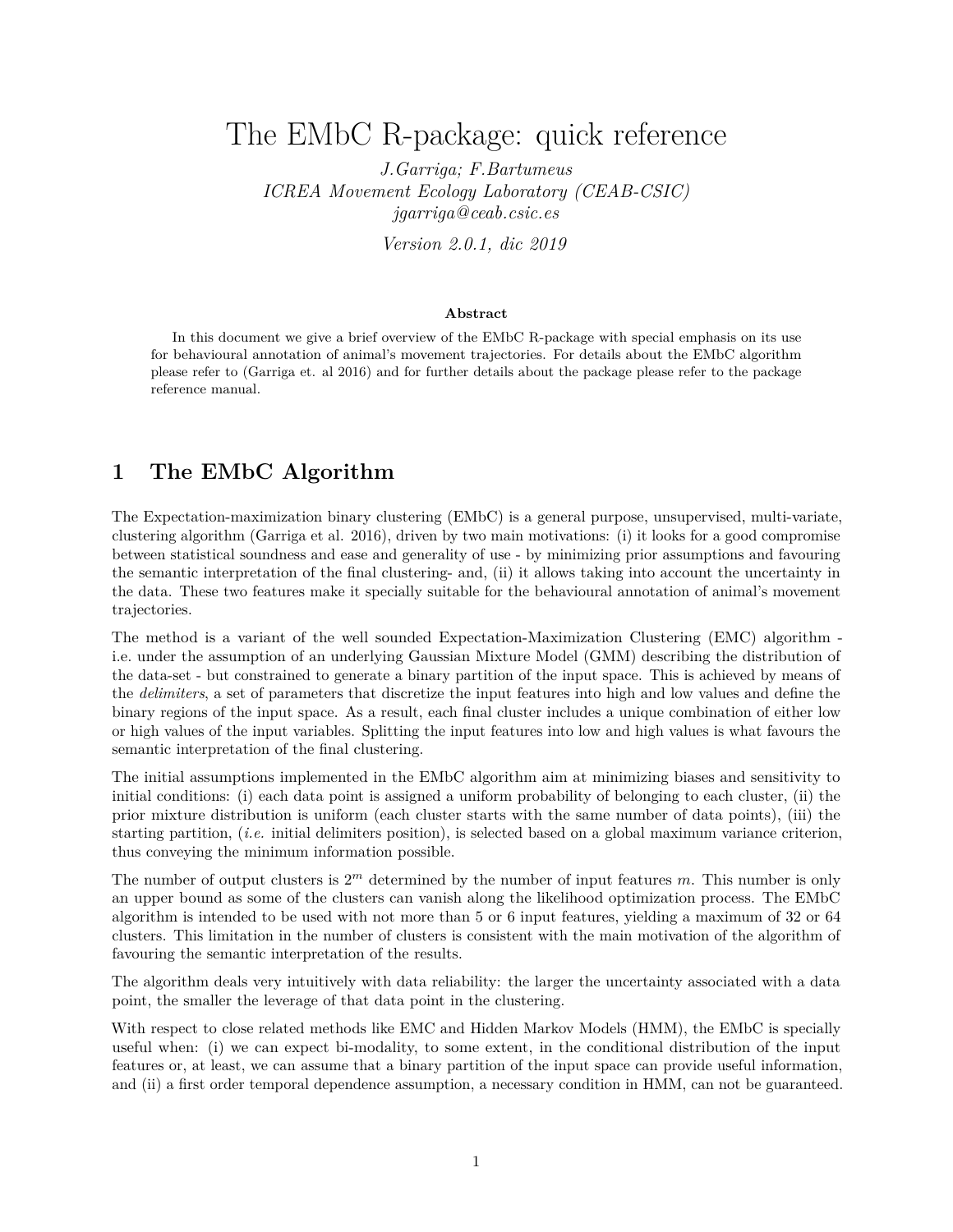# **2 The EMbC R-package**

The EMbC algorithm is of general purpose and can deal with any type of data sets or time series. However, the EMbC R-package is mainly intended for the behavioural annotation of animals' movement trajectories where an easy interpretation of the final clustering and the reliability of the data constitute two key issues, and the conditions of bi-modality and unfair temporal dependence usually hold. In particular, the temporal dependence condition is easily violated in animal's movement trajectories because of the heterogeneity in empirical time series due to large gaps, or prefixed sampling scheduling.

Input movement trajectories are given either as a *data.frame* or a *Move* object from the **move** R-package. The package deals also with stacks of trajectories for population level analysis. Segmentation is based on local estimates of velocity and turning angle, eventually including a solar position covariate as a daytime indicator.

The core clustering method is complemented with a set of functions to easily visualize and analyse the output:

- clustering statistics,
- clustering scatter-plot (2D and 3D),
- temporal labelling profile (ethogram),
- plotting of intermediate variables,
- confusion matrix (numerical validation with respect to an expert's labelling),
- visual validation versus external information (e.g. environmental data),
- generation of kml or web-map documents for detailed inspection of the output.

Also, some functions are provided to further refine the output, either by pre-processing (smoothing) the input data or by post-processing (smoothing, relabelling, merging) the output labelling.

The results obtained for different empirical datasets suggest that the EMbC algorithm behaves reasonably well for a wide range of tracking technologies, species, and ecological contexts (e.g. migration, foraging).

# **2.1 Working Environment**

The EMbC package has dependencies with the following packages:

- **methods**, *formal methods and classes* (R Core Team 2015);
- **sp**, *classes and methods for spatial data* (Pebesma and Bivand 2005; Bivand, Pebesma, and Gomez-Rubio 2013);
- **maptools**, *tools for reading and handling spatial objects* (Bivand and Lewin-Koh 2015);
- **mnormt**, *the multivariate normal and t distributions* (Azzalini and Genz 2015);
- **RColorBrewer**, *ColorBrewer palettes* (Neuwirth 2014);

We also suggest the package **rgl**, *3D visualization device system (OpenGL)* (Adler, Murdoch, and others 2015), to allow for dynamic 3D scatter-plots in multivariate analyses.

For researchers who are familiar with the MoveBank framework, we include a special link with the package **move**, *Visualizing and analizing animal track data* (Kranstauber and Smolla 2015), to allow users to make use of *Move* objects as input trajectories.

# **2.2 Basic structure**

Basically, the package consists of a hierarchy of classes:

- *binClst*, the main class, representing the binary clustering of a multivariate data set;
- *binClstPath*, a child class of the former, representing the binary clustering of a trajectory;
- *binClstStck*, basically a list of *binClstPath* objects resulting from the global clustering of a stack of trajectories.

Instances of these classes are build by means of two main constructors: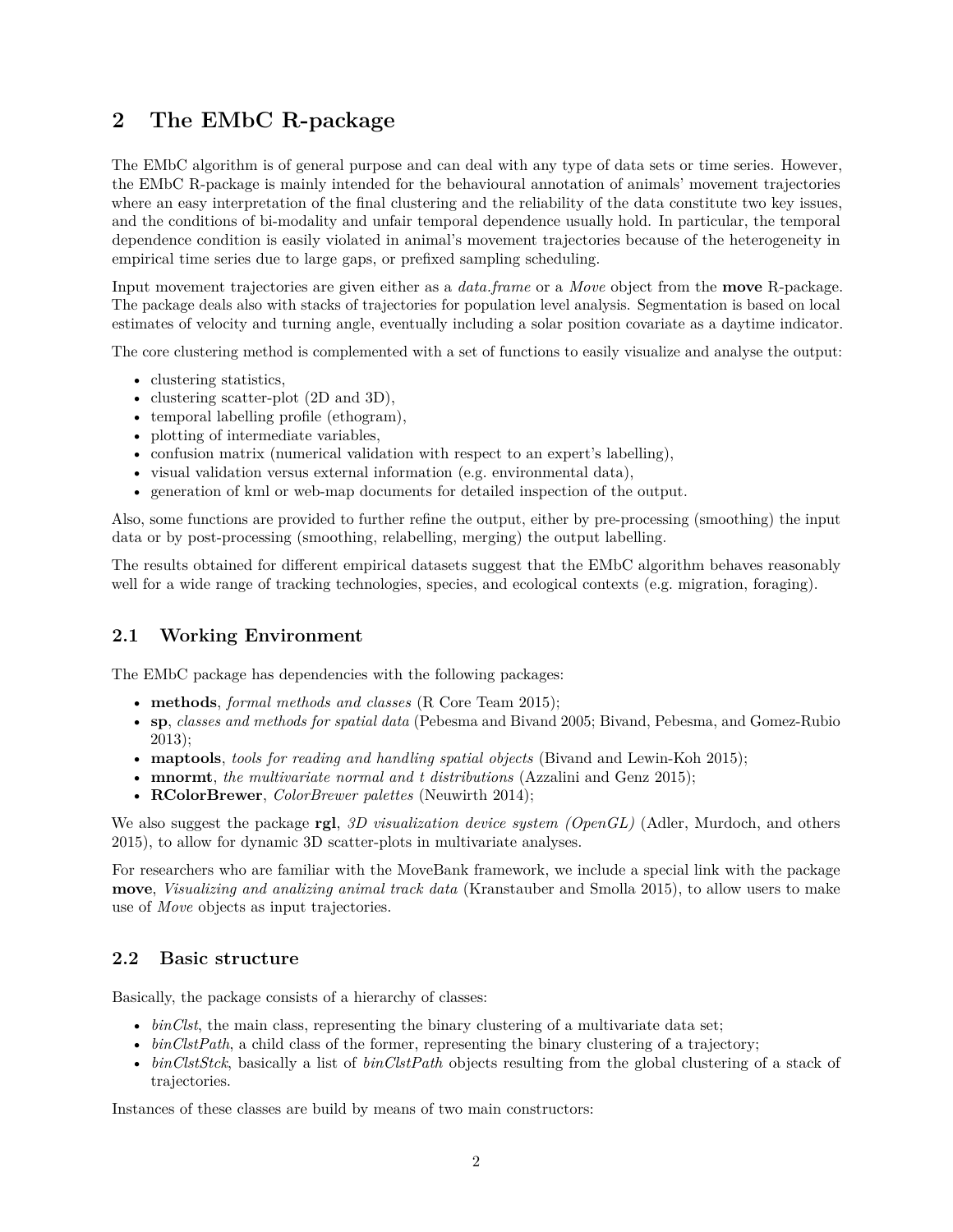- *embc()*, the main core of the package, implementing the EMbC algorithm itself; this constructor takes as input a matrix of data-points and returns an object of class *binClst* with the **multivariate** binary clustering of the input data;
- *stbc()*, a specific constructor for the behavioural annotation of movement trajectories; the input to this constructor is a trajectory (given either as a data.frame, a *Move* object or a list of them) and returns an object of class *binClstPath* (or any of its child classes) with the **bivariate** (velocity/turn) clustering of the trajectory; eventually it can compute a **trivariate** clustering by including a parameter indicating a solar covariate (either *height* or *azimuth*) to be used as a daytime indicator.

The behaviour of the constructors can be modified by means of different parameters (*e.g.* maximum number of iterations, information shown at each step, pre-smoothing of the data).

The output objects have several slots containing all information related to the binary clustering (input data, intermediate computations and output data). All slots are accessible and can be used with any R function external to the package or even modified. However, **we recommend not to manually change the values in the slots in order to keep the internal consistency**.

Let's load the package;

**library**(EMbC)

# **3 Class: binClst**

This is the core class that implements the multivariate binary clustering algorithm. The input data-set is given as a matrix with data points given as rows and input features as columns. No more than 5 (6 at most) variables should be used in order to get a human interpretable set of clusters.

Let's use the object  $x2d$  included in the package. This object contains a set of data points generated from a bivariate GMM with four components (slot x2d@D), and a labelling indicating which component generated each data point (slot x2d@L);

```
par(mgp=c(1.5, 0.4, 0), cex.lab=0.8, cex.axis=0.8)
plot(x2d@D, col=x2d@L, xlab='X1', ylab='X2')
```


*# x2d@D is a matrix with the input data # x2d@L is a numeric vector with the reference labelling*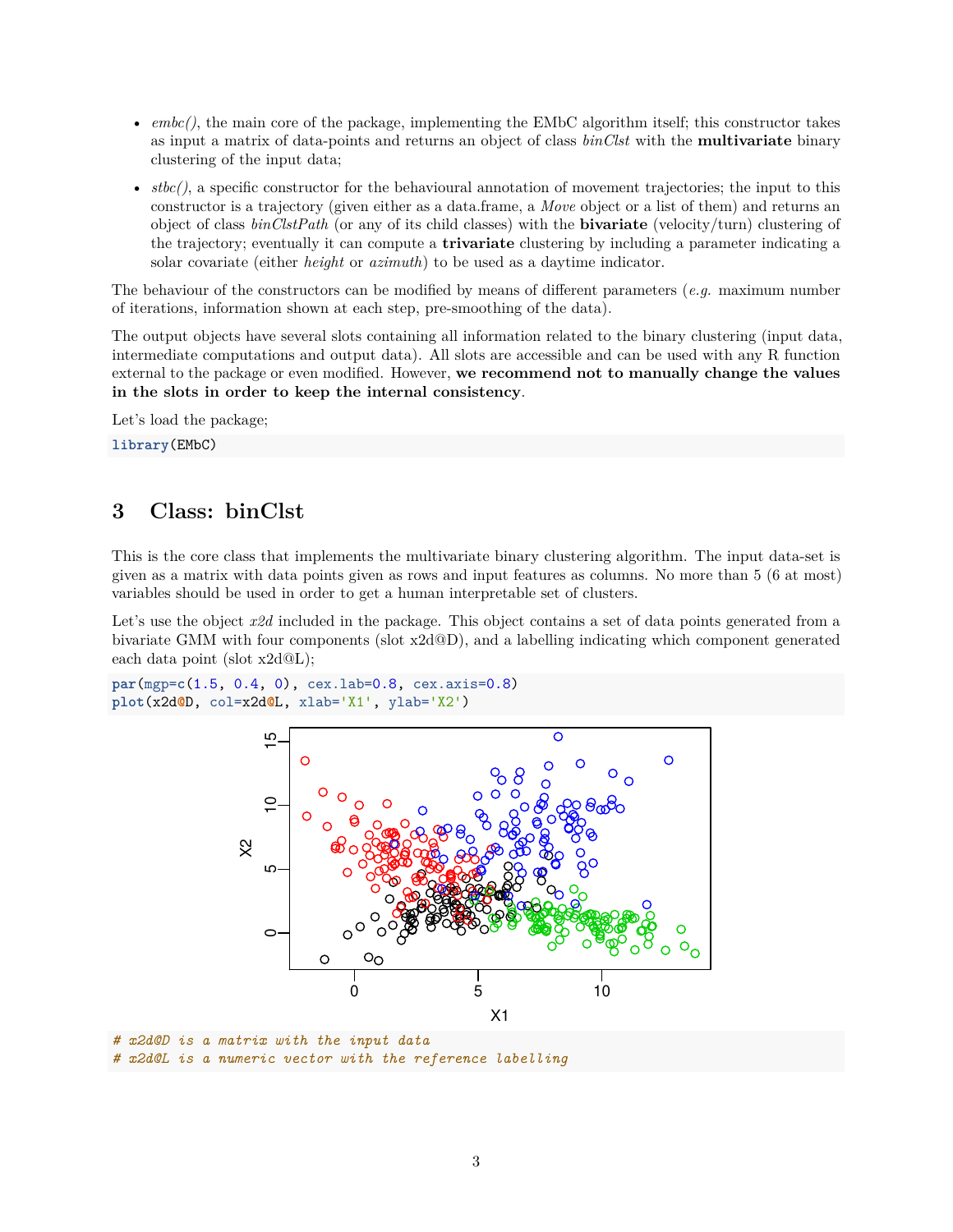# **3.1 Binary clustering**

To perform the clustering of a data-set we simply call the *embc()* constructor passing in a matrix with the input data and storing the result in a variable (*e.g. mybc*);

mybc <- **embc**(x2d**@**D)

| ## | .     |                | computing starting delimiters |   |                  |
|----|-------|----------------|-------------------------------|---|------------------|
| ## | [1]   | 0              | $-0.0000e+00$                 | 4 | 400              |
| ## | [1]   | $\mathbf{1}$   | $-5.4847e+00$                 | 4 | 297              |
| ## | [1]   | 2              | $-5.3257e+00$                 | 4 | 14               |
| ## | [1]   | 3              | $-5.1640e+00$                 | 4 | 12               |
| ## | $[1]$ | 4              | $-5.0542e+00$                 | 4 | 10               |
| ## | [1]   | 5              | $-4.9906e+00$                 | 4 | $\boldsymbol{7}$ |
| ## | [1]   | 6              | $-4.9597e+00$                 | 4 | 9                |
| ## | [1]   | $\overline{7}$ | $-4.9448e+00$                 | 4 | 5                |
| ## | [1]   | 8              | $-4.9360e+00$                 | 4 | 5                |
| ## | $[1]$ | 9              | $-4.9308e+00$                 | 4 | 6                |
| ## | [1]   | 10             | $-4.9282e+00$                 | 4 | 3                |
| ## | [1]   | 11             | $-4.9271e+00$                 | 4 | 3                |
| ## | [1]   | 12             | $-4.9265e+00$                 | 4 | 3                |
| ## | [1]   | 13             | $-4.9270e+00$                 | 4 | $\overline{2}$   |
| ## | [1]   | 14             | $-4.9281e+00$                 | 4 | 4                |
| ## | [1]   | 15             | $-4.9282e+00$                 | 4 | $\mathbf 1$      |
| ## | [1]   | 16             | $-4.9278e+00$                 | 4 | 4                |
| ## | [1]   | 17             | $-4.9279e+00$                 | 4 | 3                |
| ## | [1]   | 18             | $-4.9274e+00$                 | 4 | 4                |
| ## | [1]   | 19             | $-4.9300e+00$                 | 4 | 6                |
| ## | [1]   | 20             | $-4.9291e+00$                 | 4 | 3                |
| ## | [1]   | 21             | $-4.9292e+00$                 | 4 | 0                |
| ## | [1]   | $22 \,$        | $-4.9295e+00$                 | 4 | 0                |
| ## | [1]   | 23             | $-4.9293e+00$                 | 4 | $\overline{c}$   |
| ## | $[1]$ | 24             | $-4.9291e+00$                 | 4 | 0                |
| ## | [1]   | 25             | $-4.9288e+00$                 | 4 | 2                |
| ## | [1]   | 26             | $-4.9287e+00$                 | 4 | $\mathbf 1$      |
| ## | [1]   | 27             | $-4.9293e+00$                 | 4 | 0                |
| ## | [1]   | 28             | $-4.9289e+00$                 | 4 | 2                |
| ## | [1]   | 29             | $-4.9296e+00$                 | 4 | 0                |
| ## | [1]   | 30             | $-4.9296e+00$                 | 4 | 0                |
| ## | $[1]$ | 31             | $-4.9294e+00$                 | 4 | 0                |
| ## | $[1]$ | 32             | $-4.9294e+00$                 | 4 | 0                |
| ## | $[1]$ | 33             | $-4.9294e+00$                 | 4 | 0                |
| ## | [1]   | $\cdots$       | Stable clustering             |   |                  |

At each iteration, the algorithm shows the iteration number, the current likelihood value, the number of effective clusters and the number of labels that have changed with respect to the previous iteration.

# **3.2 Slots**

*mybc* is an instance of class *binClst*. Any slot of a *binClst* object is accessible and can be used by (passed to) any R function. The most basic slots of a *binClst* object are:

**slotNames**(mybc)

|  |  |  |  |  |  |  |  |  |  | ## [1] "X" "U" "stdv" "m" "k" "n" "R" "P" "W" "A" |  |
|--|--|--|--|--|--|--|--|--|--|---------------------------------------------------|--|
|--|--|--|--|--|--|--|--|--|--|---------------------------------------------------|--|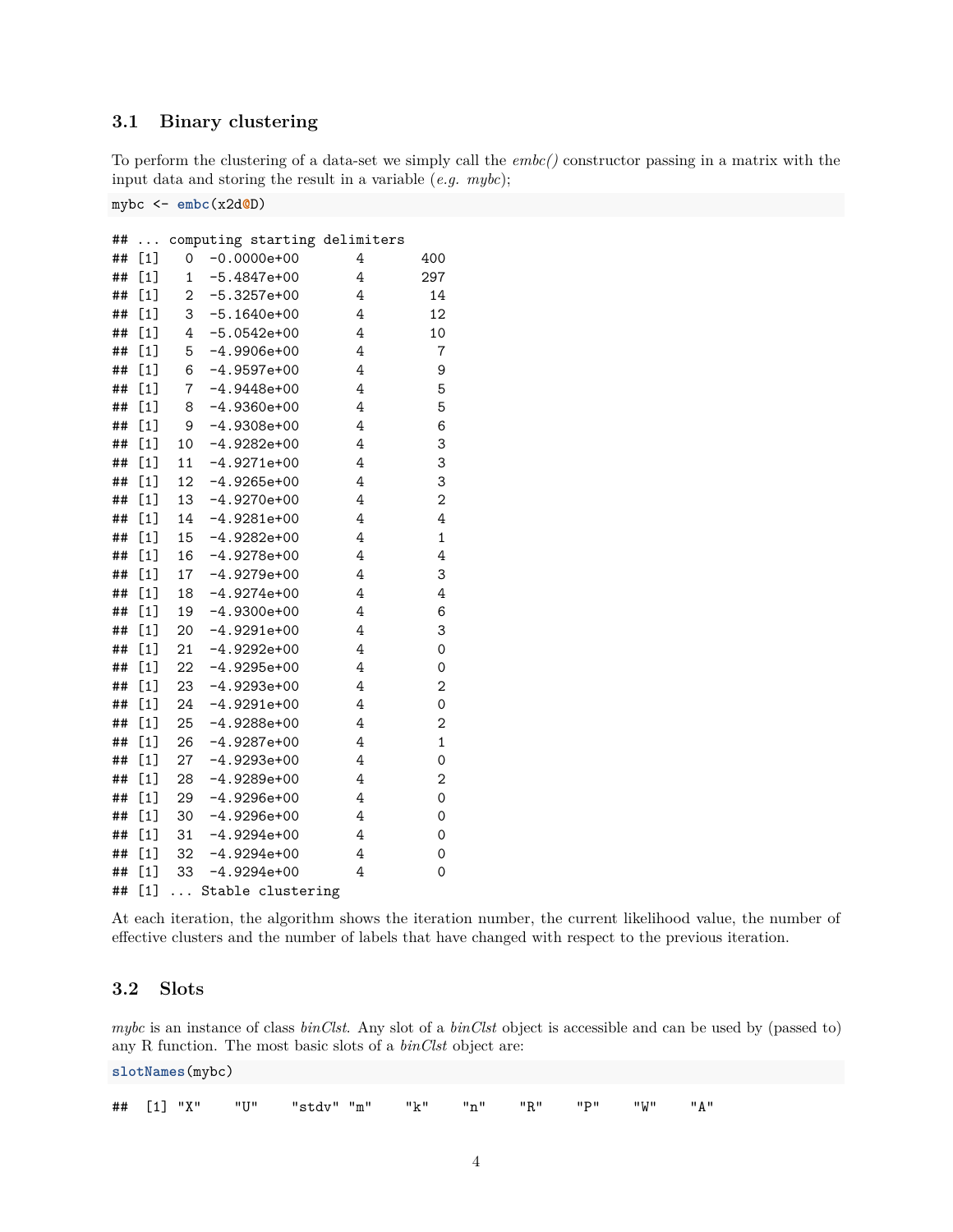## [11] "L" "C"

- mybc@X, a matrix with the input data points;
- mybc@U, a matrix of the same dimension as the input data matrix, with a reliability value (ranging from 0 to 1) for each input value, (by default is a matrix of ones);
- mybc@R, a matrix with the values of the delimiters for each binary region;
- mybc@P, a list where each element is a named list with the Gaussian parameters of each output cluster;
- mybc@W, a matrix with the likelihood weights of each data-point with respect to each output cluster;
- mybc@A, a numeric vector with the output labelling of each location, (the number of the cluster with the highest likelihood weight, coded as 1:LL, 2:LH, 3:HL, and 4:HH).

#### **3.3 Likelihood Plot**

The likelihood plot allows a visual assessment of the convergence of the algorithm;

```
# the lkhp() function allows an offset parameter;
lkhp(mybc) # left panel
lkhp(mybc, 10) # right panel
```


The last iterations may show some decrease in likelihood. This is due to a slight discrepancy between binary and optimal likelihood clusterings that can appear at the last steps of the algorithm, normally involving just a few data-points at the boundaries of the binary regions (note the low number of data-points changing their labels beyond iteration number 12 where the likelihood starts decreasing).

#### **3.4 Clustering parameters**

**stts**(mybc)

The function  $stts()$  shows the statistics of the clustering. The columns  $X_i$  *.mn* and  $X_i$  *.sd* show the mean and standard deviation of the input features. The last two columns show the marginal distribution of the clustering in absolute (number of data-points) and relative (percentage) values;

| ## |             |                                             |  | $X1.mn$ $X1.sd$ $X2.mn$ $X2.sd$ kn $kn\binom{v}{0}$ |  |
|----|-------------|---------------------------------------------|--|-----------------------------------------------------|--|
|    |             | ## 1 LL 2.60 1.72 0.94 1.51 69 17.25        |  |                                                     |  |
|    |             | ## 2 LH  1.78  1.76  6.19  2.30  107  26.75 |  |                                                     |  |
|    | $\#$ # 3 HL |                                             |  | 8.76 2.37 0.94 1.11 121 30.25                       |  |
|    |             | ## 4 HH 7.41 1.96 8.02 2.92 103 25.75       |  |                                                     |  |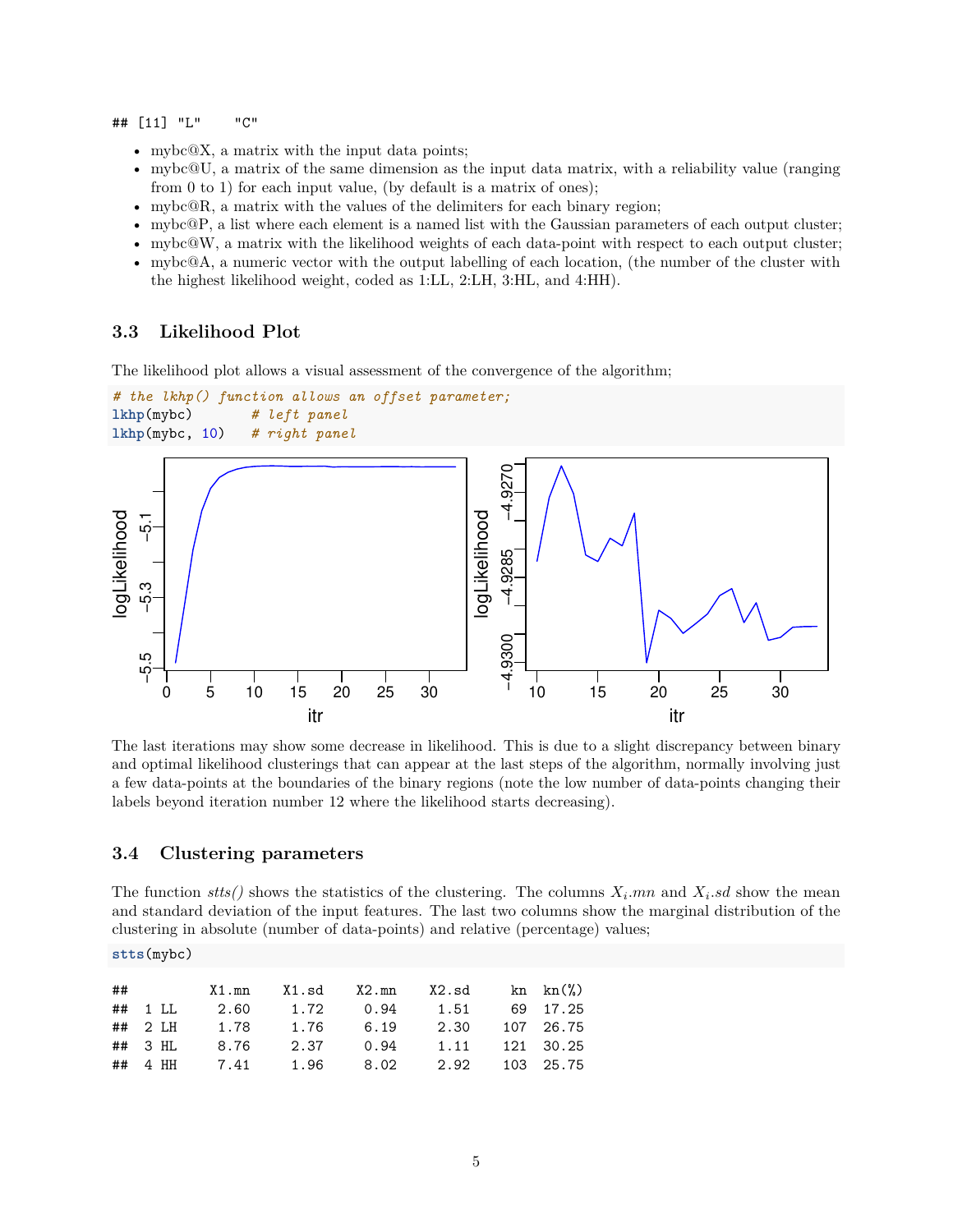The complete set of parameters of the Gaussian mixture is accessible through the slot mybc@P. This slot is a list of inner named-lists (M for mean and S for the covariance matrix) for each cluster. For instance, the parameters for cluster 1 (LL) are;

mybc**@**P[[1]]

```
## $M
## [1] 2.6000747 0.9403607
##
## $S
\sharp # [, 1] [, 2]
## [1,] 2.963896 1.924727
## [2,] 1.924727 2.265230
```
The *delimiters* are accessible through the slot mybc@R where we have the *min()* and *max()* values that delimit each binary region;

```
mybc@R
```
## X1.min X2.min X1.max X2.max ## 1.LL -1.994262 -2.162228 4.699946 2.553833 ## 2.LH -1.994262 2.553833 4.129379 15.386923 ## 3.HL 4.699946 -2.162228 13.762928 3.323976 ## 4.HH 4.129379 3.323976 13.762928 15.386923

# **3.5 Clustering scatter-plot**

The function *sctr()* makes a scatter-plot of the data-points, showing the clusters in different colours, and depicting the binary delimiters (light grey lines) to show the binary regions; **sctr**(mybc)



The *NC* in the legend stands for not classified points. Not classified points may appear only when performing the behavioural annotation of movement trajectories (explained later in this document) and correspond to outliers due to errors or gaps in the trajectory or, typically, to the last track of the trajectory.

# **3.6 Clustering validation**

In a supervised case, that is in case that an expert's labelling is available, we can use this labelling to validate the results of the clustering. The expert labelling must be numerically coded and translated to the range of the number of clusters, and must be given as a numeric vector with one numeric label for each location.

We can make a visual validation of the clustering versus the expert labelling by means of the *sctr()* function passing in the expert labelling vector as a second parameter;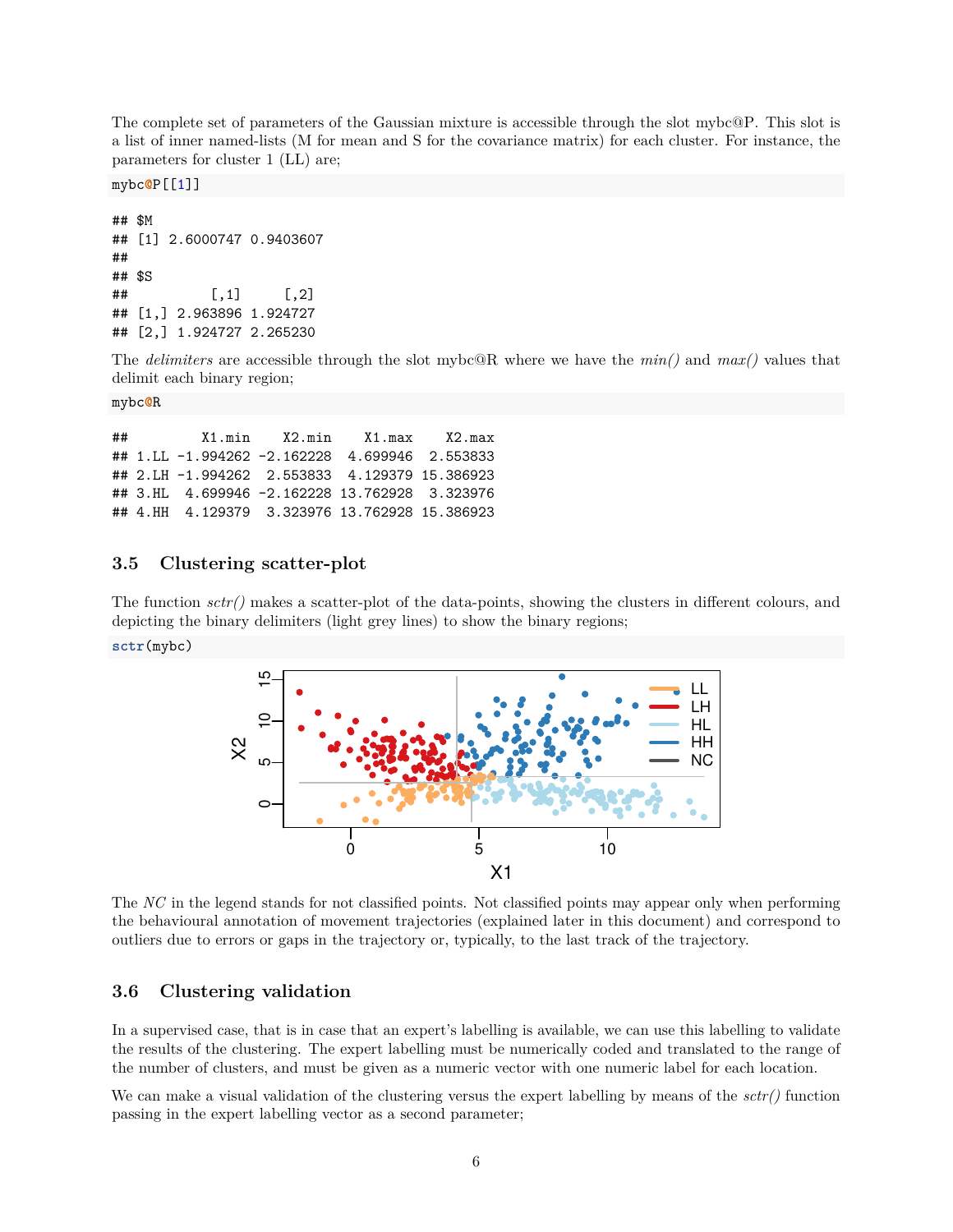

```
# the top plot shows the clustering result;
# the bottom plot shows the reference labelling;
```
We can perform a numeric assessment of the clustering in terms of a confusion matrix by means of the function *cnfm()*;

**cnfm**(mybc, x2d**@**L)

| ## |            |      |      |          | cls.01 cls.02 cls.03 cls.04 | mrg. | Prc. |
|----|------------|------|------|----------|-----------------------------|------|------|
|    | ## 1.LL    | 57   | 9    | 2        | $\mathbf{1}$                | 0.17 | 0.83 |
|    | ## 2.H     | 13   | 86   | $\Omega$ | 8                           | 0.27 | 0.80 |
|    | $##$ 3. HL | 18   | 1    | 97       | 5                           | 0.30 | 0.80 |
|    | $##$ 4. HH | 12   | 4    | 1        | 86                          | 0.26 | 0.83 |
| ## |            |      |      |          |                             |      |      |
|    | ## mrg     | 0.25 | 0.25 | 0.25     | 0.25                        | 0.82 | 0.82 |
|    | $##$ Rcl   | 0.57 | 0.86 | 0.97     | 0.86                        | 0.82 | NaN  |
|    | $##$ Fms   | 0.68 | 0.83 | 0.88     | 0.84                        | NaN  | 0.81 |

The confusion matrix shows values of row *precision* and row *F-measure*, and values of column *recall* and column *F-measure*. The 3x2 subset of cells at the bottom-right show respectively: the *overall accuracy*, the *average recall*, the *average precision*, NaN, NaN and the *Macro-F-measure*.

# **4 Class: binClstPath**

The *binClstPath* is a *binClst* subclass intended to automatically perform the bivariate clustering of a movement trajectory, based on estimated local values of velocity and turn. It can also perform a trivariate clustering by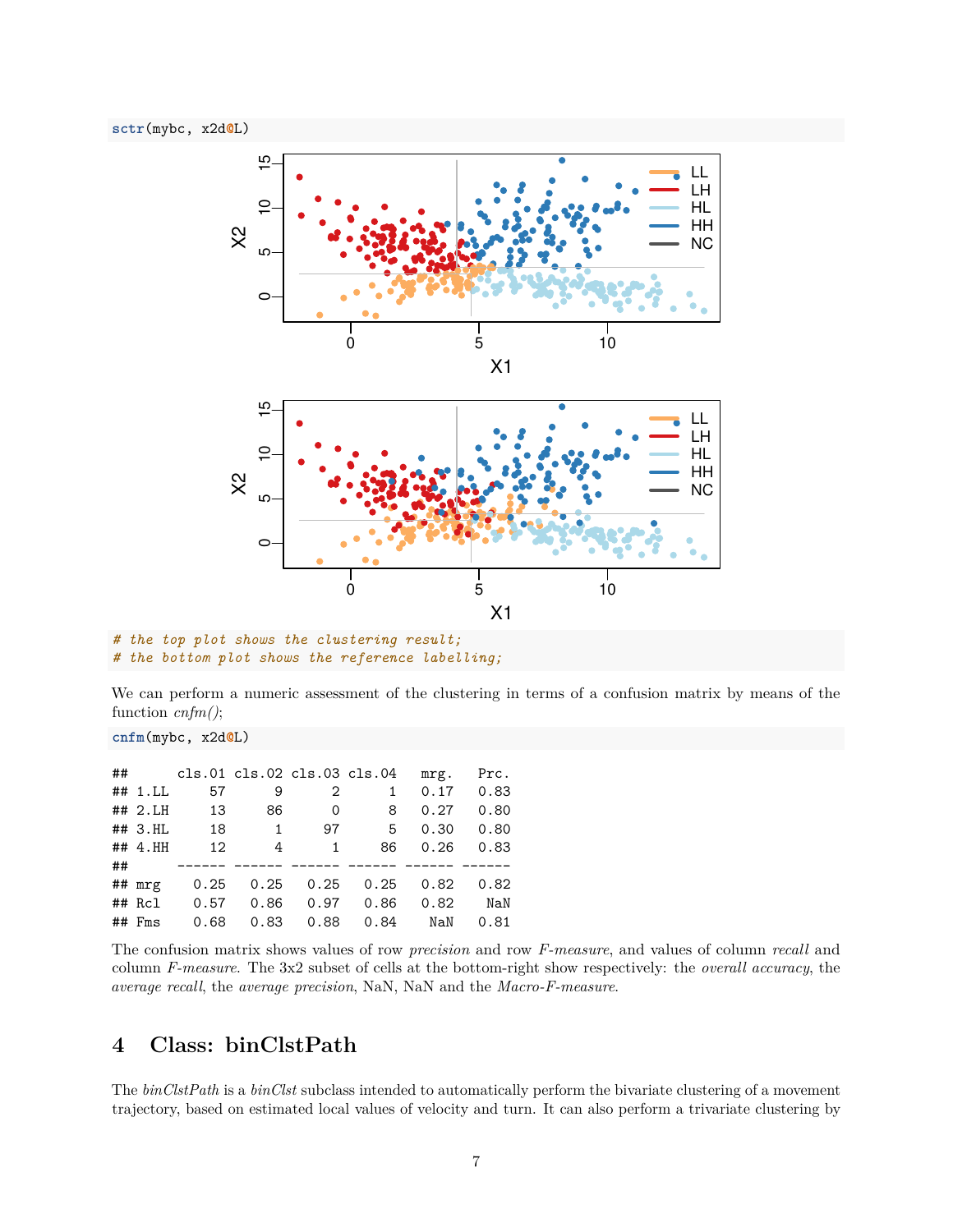incorporating a daytime covariate (i.e. solar height or solar azimuth).

The input data-set is a trajectory given as a data.frame with timestamps, longitudes and latitudes in columns 1:3 respectively (column headers are user free). Timestamps must be given as.POSIXct() with the specific format "%Y-%m-%d %H:%M:%S".

As an example, the package includes an object named *expth*. This is a synthetically generated trajectory stored as a data.frame;

**head**(expth)

**slotNames**(mybcp)

```
## dTm lon lat lbl
## 1 2014-11-14 17:05:57 70.25000 -49.26000 1
## 2 2014-11-14 17:07:40 70.24925 -49.25862 1
## 3 2014-11-14 17:21:34 70.22671 -49.25500 1
## 4 2014-11-14 17:36:13 70.21570 -49.25763 1
## 5 2014-11-14 18:44:05 70.12802 -49.26653 3
## 6 2014-11-14 19:02:20 70.01982 -49.25872 3
```
*expth* is a synthetically generated trajectory with expert labelling (note the column expth\$lbl). Further columns of data can be included in the input *data.frame* as long as the first three columns respect the required format.

**Tip: by including an expert labelling with a column labelled** *lbl* **all validation functions will make use of it by default.**

## **4.1 Bivariate velocity-turn clustering**

To perform the bivariate velocity/turn clustering of this trajectory we simply call the *stbc()* constructor passing in the data.frame with the time/space coordinates of the trajectory and storing the output *binClstPath* object in a variable (*e.g. mybcp*);

```
mybcp <- stbc(expth, info=-1)
## [1] 0 -0.0000e+00 4 600
## [1] ... Stable clustering
# info=-1 supresses any step wise output information
```
The output object *mybcp* is a *binClstPath* instance with the following slots;

|             | .                      |       |        |        |           |          |
|-------------|------------------------|-------|--------|--------|-----------|----------|
|             |                        |       |        |        |           |          |
|             | ## [1] "pth"           | "spn" | "dst"  | "hdg"  | "bursted" | "tracks" |
|             | ## [7] "midPoints" "X" |       | "U"    | "stdv" | "m"       | "k"      |
| ## [13] "n" |                        | "R"   | יים יי | "W"    | " A "     | "L"      |
| ## [19] "C" |                        |       |        |        |           |          |

As a child class, a *binClstPath* object inherits and extends the set of slots of the *binClst* class. The basic slot differences with respect to the *binClst* class are:

- mybcp@pth, a data.frame with three first columns named as *dTm*, *lon*, *lat* plus all additional columns of data included in the input data.frame;
- mybcp@spn, a numeric vector with the computed time span between locations;
- mybcp@dst, a numeric vector with the estimated distances between locations, computed as loxodromic lines;
- mybcp@hdg, a numeric vector with local heading directions, given in clockwise radians from North (a value of  $2\pi$  is used to distinguish no movement from movement heading North);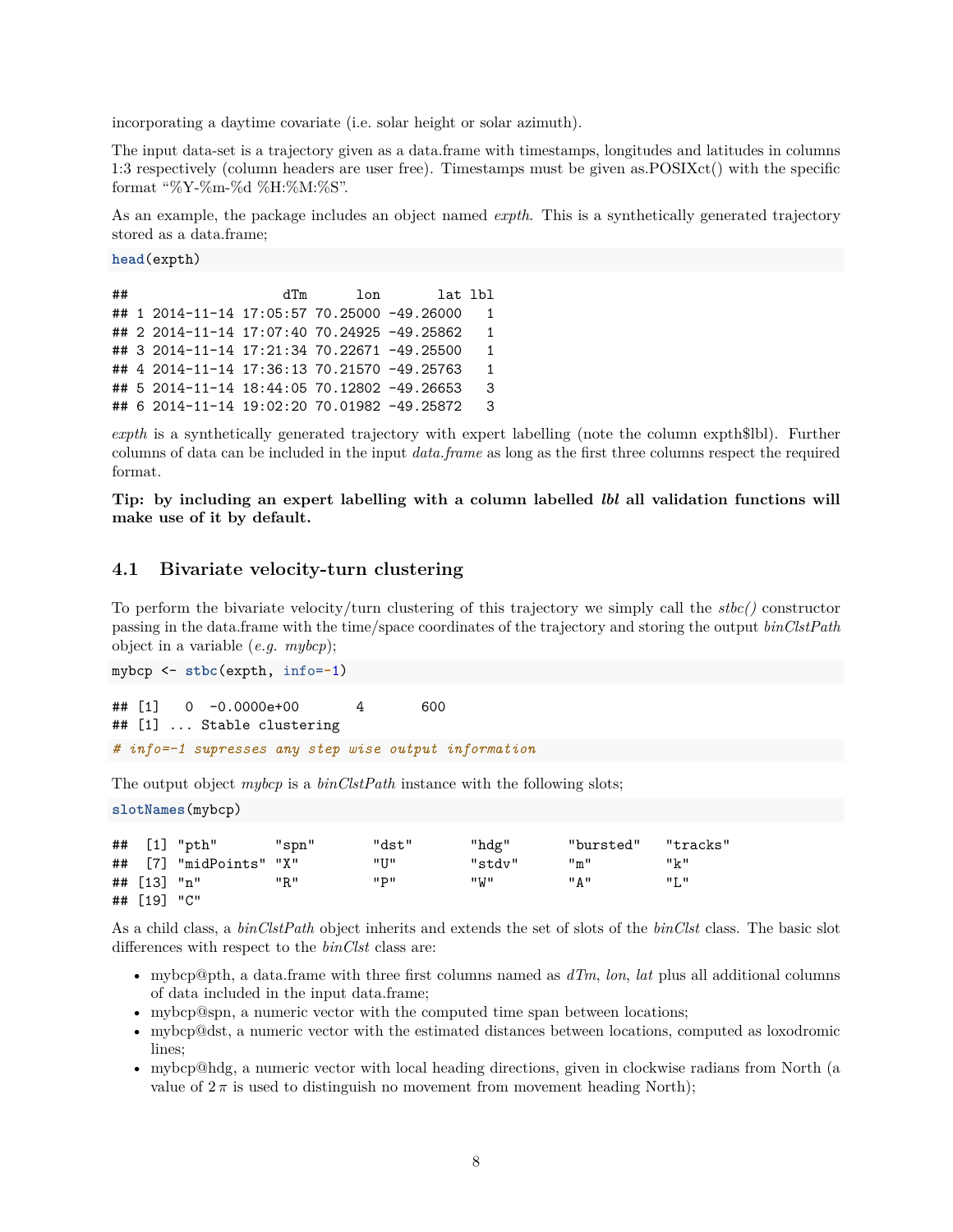- mybcp@X, is the matrix of input data that in this case is automatically generated with the estimated local values of velocity and turn;
- mybcp@U, is the matrix of uncertainties that is also automatically generated based on the time-spans between locations.

Slots *tracks*, *midpoints* and *bursted* are related to the bursted visualization of the trajectory (covered later in this document) and should not be manipulated.

### **4.2 Basic functionality**

Because of class inheritance, all functionality described for the *binClst* class (*e.g.* likelihood plot, clustering parameters, scatter-plot, validation) holds for a *binClstPath* instance.

**stts**(mybcp)

| ##          |  |      | X1.mn X1.sd X2.mn X2.sd            |                | $\text{kn}$ $\text{kn}$ $\binom{9}{6}$ |
|-------------|--|------|------------------------------------|----------------|----------------------------------------|
| $##$ 1 LL   |  |      |                                    |                | 95 15.83                               |
| $##$ 2 LH   |  |      | 1.07  0.61  2.25  0.56  316  52.67 |                |                                        |
| $##$ 3 HL   |  |      | 7.65 2.61 0.34 0.21 133 22.17      |                |                                        |
| $\#$ # 4 HH |  | 9.99 |                                    | 2.39 1.93 0.67 | 55 9.17                                |

**sctr**(mybcp)



**cnfm**(mybcp)

| ## |         |          |          | cls.01 cls.02 cls.03 cls.04 |      | mrg. | Prc. |  |
|----|---------|----------|----------|-----------------------------|------|------|------|--|
|    | ## 1.LL | 95       | 0        | 0                           | 0    | 0.16 |      |  |
|    | ## 2.H  | 0        | 316      | 0                           | 0    | 0.53 | 1    |  |
|    | ## 3.HL | 0        | 0        | 133                         | 0    | 0.22 | 1    |  |
|    | ##4.HH  | $\Omega$ | $\Omega$ | 0                           | 55   | 0.09 |      |  |
| ## |         |          |          |                             |      |      |      |  |
|    | ## mrg  | 0.16     | 0.53     | 0.22                        | 0.09 |      |      |  |
|    | ## Rcl  | 1.00     | 1.00     | 1.00                        | 1.00 | 1    | NaN  |  |
|    | ## Fms  | 1.00     | 1.00     | 1.00                        | 1.00 | NaN  |      |  |

*# the expert labelling given in expth\$lbl is used by default*

Nonetheless, the *binClstPath* class has some particular functionalities of special interest for the case of behavioural annotation of movement trajectories. These functionalities are described in the following.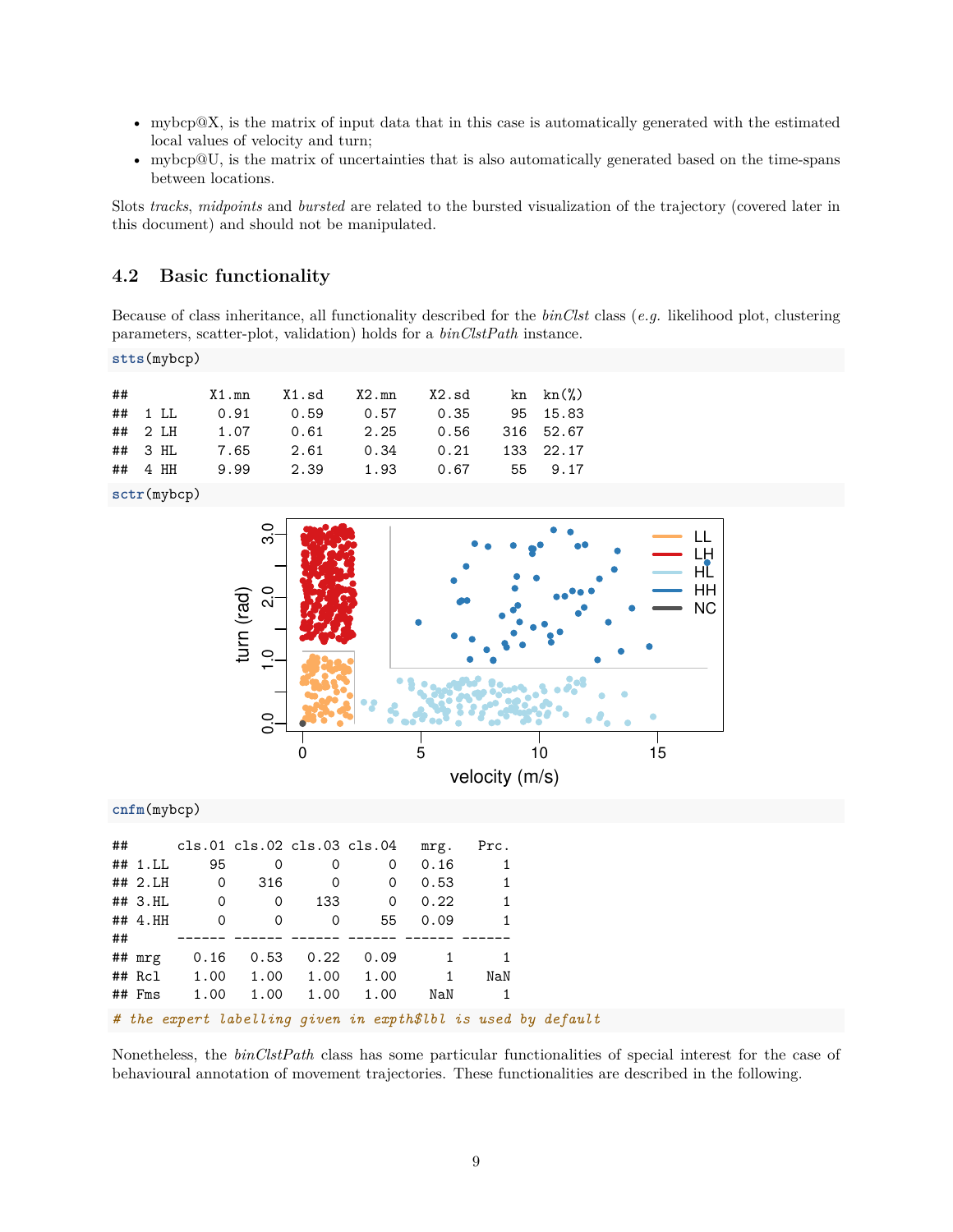#### **4.2.1 Labeling profile**





### **4.2.2 Fast visualization of the annotated trajectory**

The function *view()* shows the annotated trajectory and a top panel with the temporal sequence of behaviours;

```
# this function allows a parameter lims=c(a,b) as well
view(mybcp, lims=c(100, 500))
```
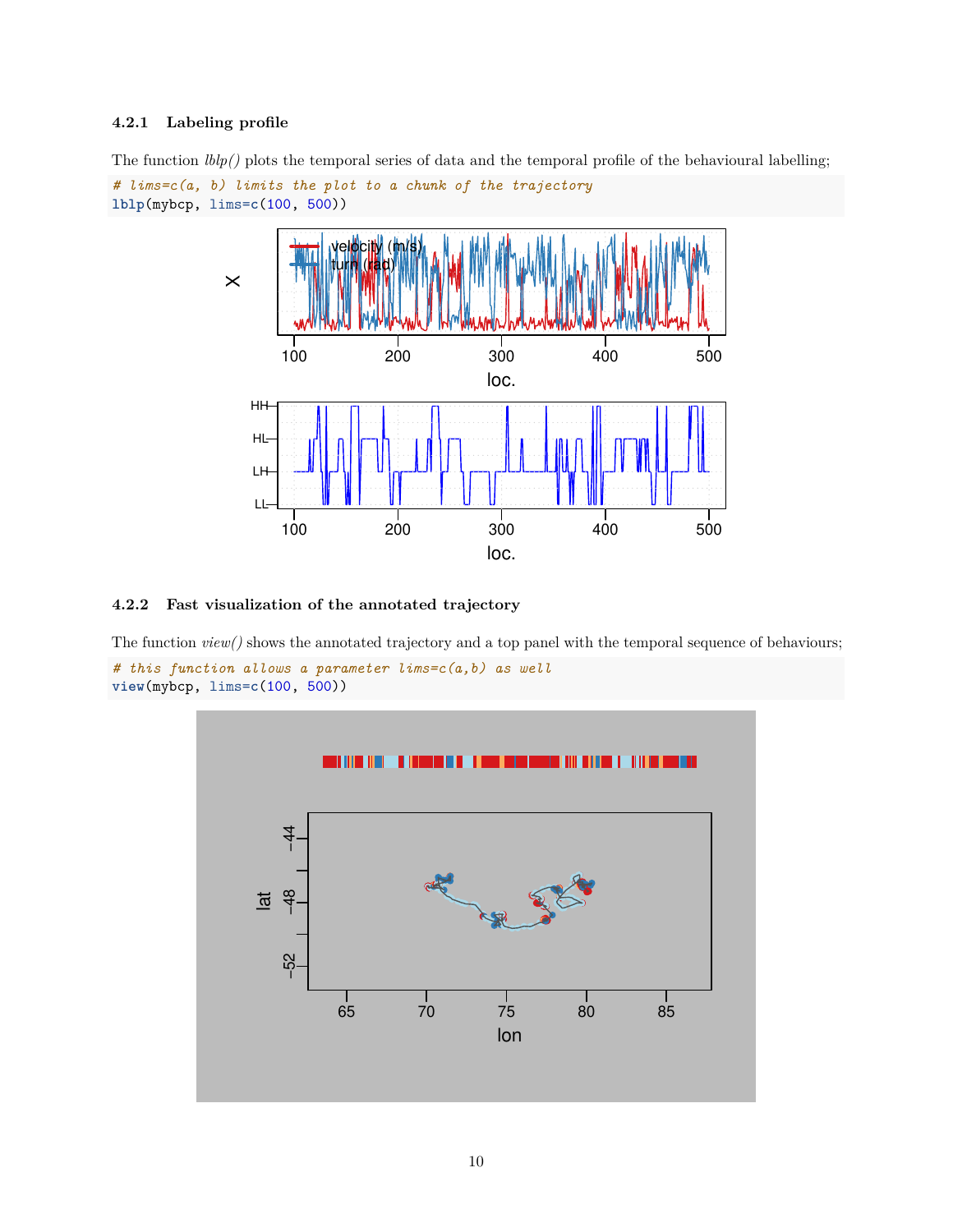#### **4.2.3 Detailed inspection of the annotated trajectory**

We can generate *kml* or *html* documents for a detailed inspection of the output by means of *google-earth* or the user's system browser. The package allows two types of visualization of the annotated trajectory: a point-wise visualization (functions *pkml()* or *pmap()*) or a burst-wise visualization (functions *bkml()* or *bmap()*) (Garriga et al. 2016);

```
# point-wise kml doc generation;
# display=TRUE launches google-earth from within R;
pkml(bc, display=TRUE)
```
By default, the *kml* or *html* documents are named with a *Sys.time()* based name and saved in a folder *embcdocs* automatically generated in the user's home directory. This can be modified by means of the corresponding parameters.

The burst-wise visualization requires the computation of burst segments and midpoints. This is computed only the first time that a burst-visualization of a trajectory is requested. In case of long trajectories, this process can take some time.

#### **4.2.4 Plot intermediate variables**

Intermediate data computed by the *stbc()* constructor and stored in the *binClstPath* object can be easily plotted with automatic formatting and labelling of axes;

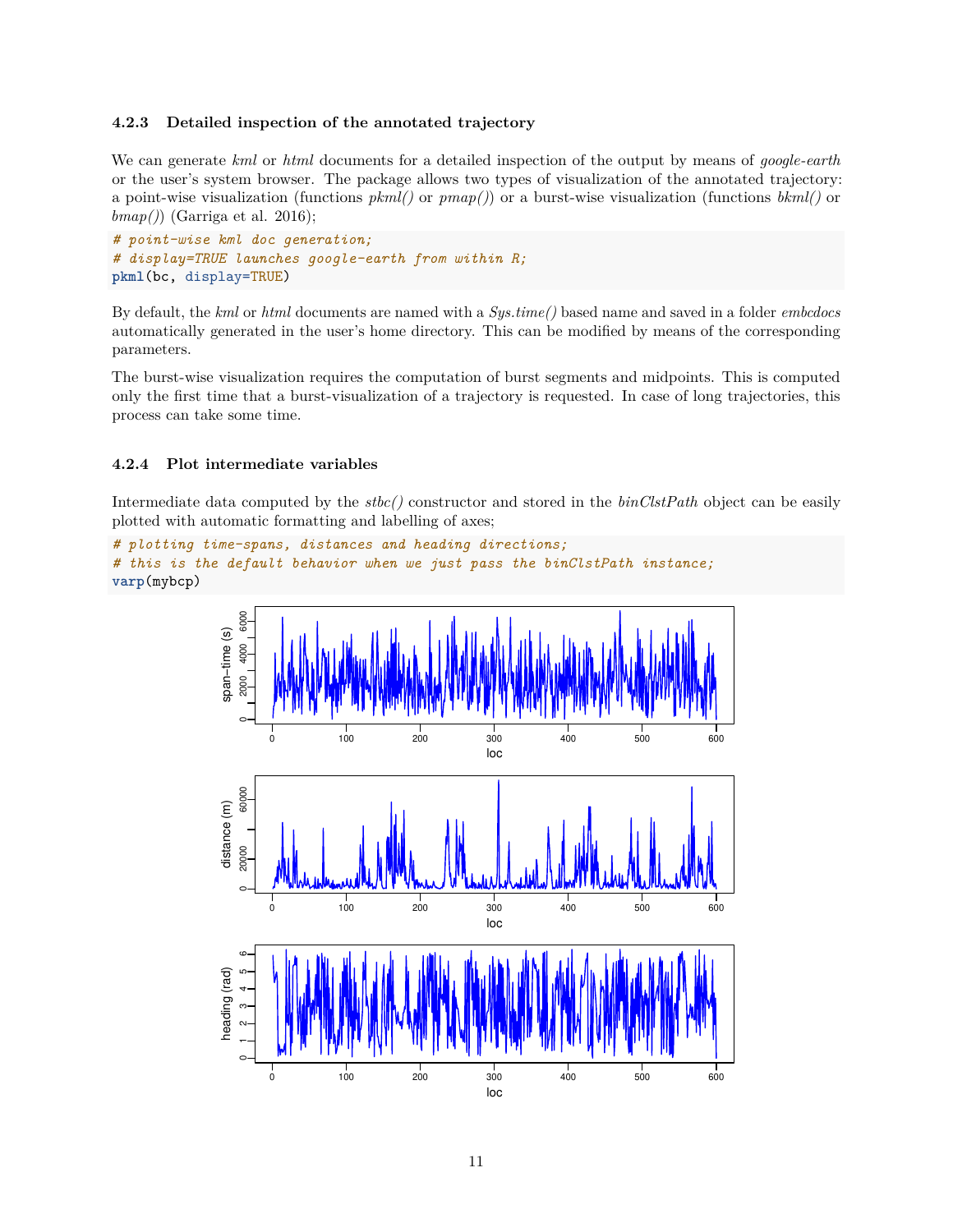

*# plotting input data (estimated local values of velocity and turn);* **varp**(mybcp**@**X)

*# plotting certainties associated to each data-point (and input feature)* **varp**(mybcp**@**U)



Indeed, the function *varp()* is a wrapper for the R *plot()* function. The purpose of this function is simply to ease the visualization of intermediate variables by formatting and labelling the axes accordingly to each one.

# **4.3 Using** *Move* **objects from the R-package** *move*

**Note: the dependency with respect to the** *move* **R-package has been dropped, and the use of the old** *binClstMove* **objects is now deprecated. Nonetheless** *Move* **objects can still be passed directly to the** *stbc()* **function.**

This is intended for users having trajectories in *Movebank* (https://www.movebank.org/) and familiarized with the *move* R-package. Let's use the *leroy* data in the *Move R-package*.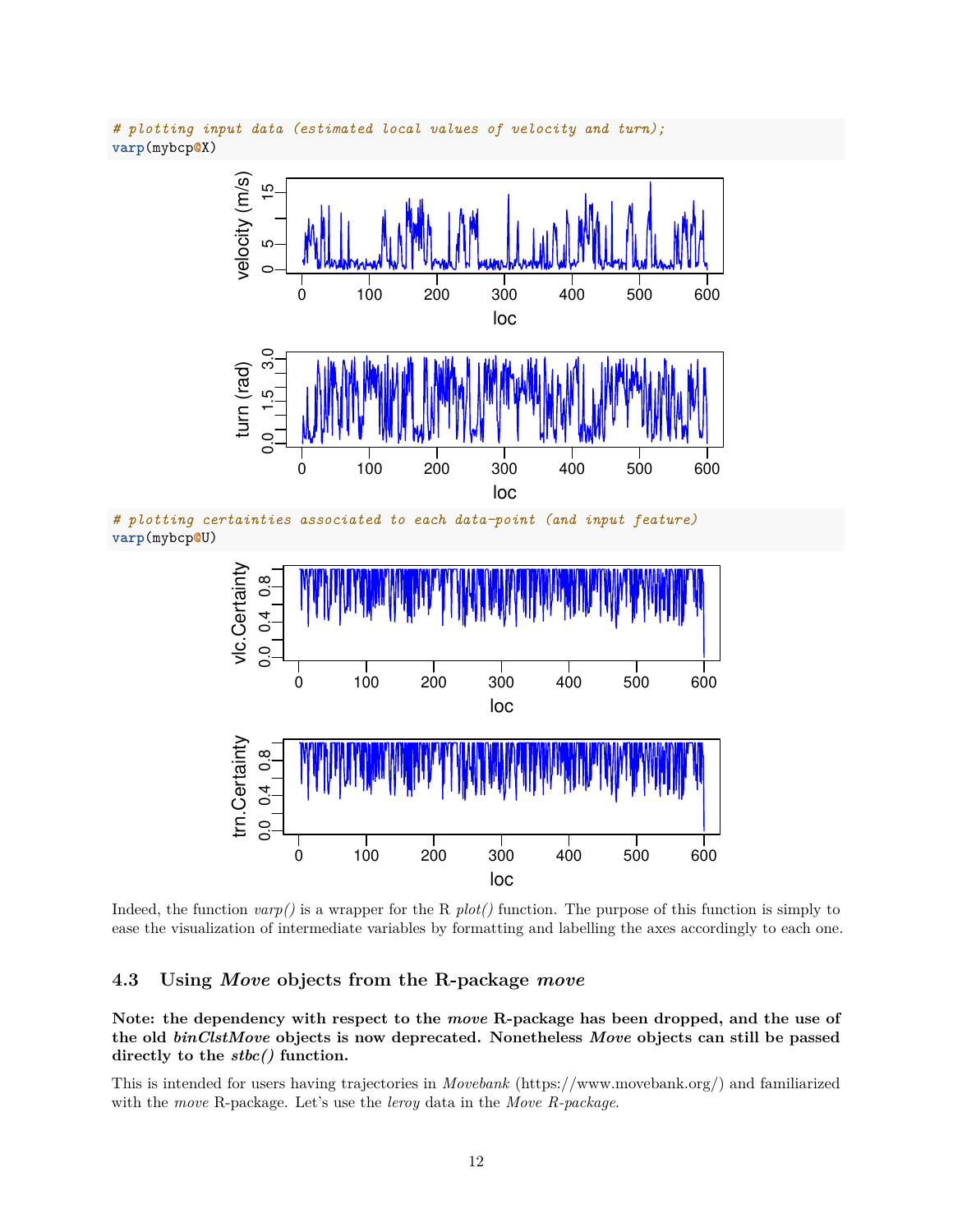**library**(move) **data**(leroy)

*leroy* is a GPS trajectory of an urban Fisher (*Martes pennati*) with 919 tracks, spanning from 2009-02-11 12:16:45 to 2009-03-04 09:16:59, with a mean time interval between tracks of 32.7 minutes. *Move* objects can be passed directly to the *stbc()* constructor;

```
# leroy is passed directly to the constructor
leroybc <- stbc(leroy, info=-1)
```
## [1] 0 -0.0000e+00 4 919 ## [1] ... Stable clustering

# **4.4 Trivariate clustering: including a daytime covariate**

Daytime covariates refer to the solar position. This can be given as solar height in degrees above the horizon (night/day distinction), or by solar azimuth in degrees from north (sunrise/sunset distinction).

Including daytime covariates is the natural way of incorporating time information in the clustering of an animal's movement trajectory, with the potential advantage of increasing the maximum number of output clusters to  $2^3 = 8$ , *i.e.* the number of movement behaviours that can potentially be distinguish.

A trivariate clustering including a daytime covariate is done by means of the parameter *scv* with possible values 'height' or 'azimuth';

```
leroybc3 <- stbc(leroy, scv='height', info=-1)
```
## [1] 0 -0.0000e+00 8 919 ## [1] ... Stable clustering

The output of the *stbc()* constructor is still a *binClstPath* (the *binClstMove* object of previous versions is deprecated). As we included a covariate, *leroybc3* corresponds now to a trivariate binary clustering and therefore its functionality presents some particularities.

Let's see the statistics of the clustering;

**stts**(leroybc3)

| ## |       | X1.mn    | $X1$ .sd | X2.mn | X2.sd | X3.mn | X3.sd | kn  | $kn(\%)$ |
|----|-------|----------|----------|-------|-------|-------|-------|-----|----------|
| ## | 1 LLL | $-54.05$ | 5.00     | 0.04  | 0.10  | 1.09  | 0.80  | 117 | 12.73    |
| ## | 2 LLH | $-51.57$ | 5.44     | 0.03  | 0.10  | 2.89  | 0.20  | 85  | 9.25     |
| ## | 3 LHL | $-27.80$ | 18.93    | 0.56  | 0.21  | 0.38  | 0.27  | 79  | 8.60     |
| ## | 4 LHH | $-33.94$ | 19.46    | 0.49  | 0.17  | 1.89  | 0.61  | 62  | 6.75     |
| ## | 5 HLL | $-0.28$  | 25.43    | 0.04  | 0.10  | 1.26  | 0.79  | 281 | 30.58    |
| ## | 6 HLH | 2.24     | 23.99    | 0.03  | 0.10  | 2.87  | 0.19  | 182 | 19.80    |
| ## | 7 HHL | 29.03    | 6.36     | 0.55  | 0.22  | 0.65  | 0.42  | 96  | 10.45    |
| ## | 8 HHH | 32.89    | 5.00     | 0.52  | 0.26  | 2.53  | 0.50  | 16  | 1.74     |

Features are ordered as X1:daytime, X2:velocity and X3:turn. Note that highs and lows for daytime (the solar height in degrees above the horizon) do not necessarily correspond to daytime or night-time clusters (note the negative mean for X1 in HXX clusters). This is so because almost all of the activity of this animal happens during the night and it is more likely to discern different behaviours along night-time.

### **4.5 Trivariate clustering scatter plot**

By default, the *sctr()* function of a trivariate clustering depicts a double scatter-plot corresponding to low and high values of the covariate respectively. This can be changed by means of the parameter *showVars=c()*.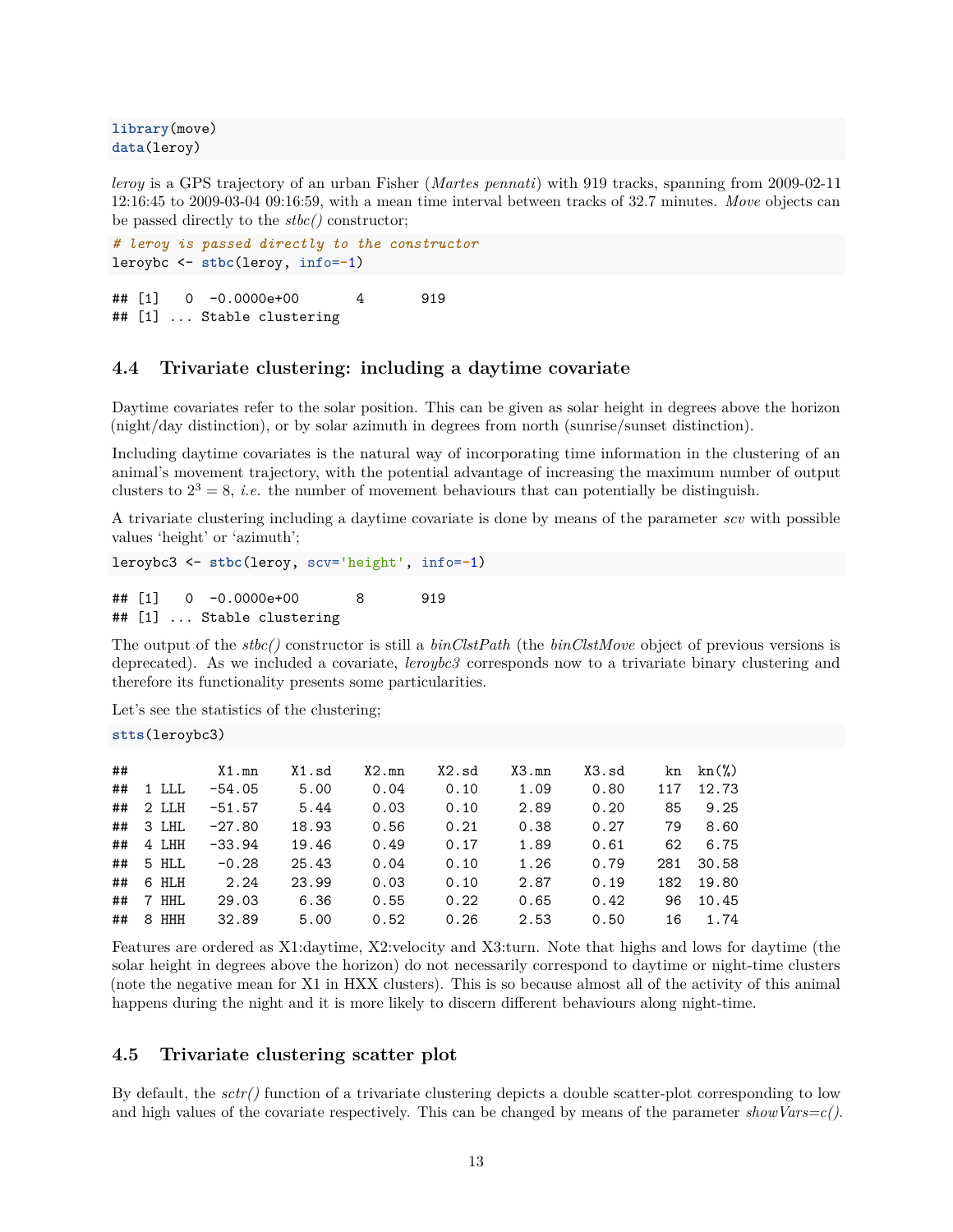

*# showVars=c(1,2,3) is the default option and it is only shown for illustrative purposes # by default the background colour is set to light-grey to enhance visibility # the "bg"" parameter allows changing this default behaviour*

If the R-package *rgl* is installed one can use the function *sct3()* to get a dynamic 3D (i.e. can be zoomed and rotated) plot, more useful for a visual understanding of the clusters.

```
sct3(leroybc3, showClst=c(5, 6, 7, 8))
# with showClst=c() we can restrict the plot to a particular subset of clusters
```
The *sct3()* function is defined for and inherited from the *binClst* class, and therefore intended for a general multivariate clustering. If the number of input features is greater than 3 and  $showVars=c()$  is not specified, the first three variables are used by default.

### **4.6 Smoothing**

When clustering a time series the EMbC disregards the temporal information. As a result, the output labelling may reveal small (possibly irrelevant) changes in behaviour framed in a broader temporal context (*e.g.* a long-term predominant behavioural mode).

The package includes two possibilities to account for the temporal information in the time series and smooth out the fine grain locality of the output labelling.

The *smth()* function applies a post-smoothing procedure (Garriga et al. 2016) to the output labelling and returns a smoothed copy of the input instance;

```
# dlta is the maximum likelihood difference to accept a relabelling
# dlta=1 (accept all changes) is the default behaviour
postbc3 <- smth(leroybc3, dlta=0.9)
```
Alternatively, a pre-smoothing of the input data is also possible by means of the parameter *smth* of the *stbc()* constructor.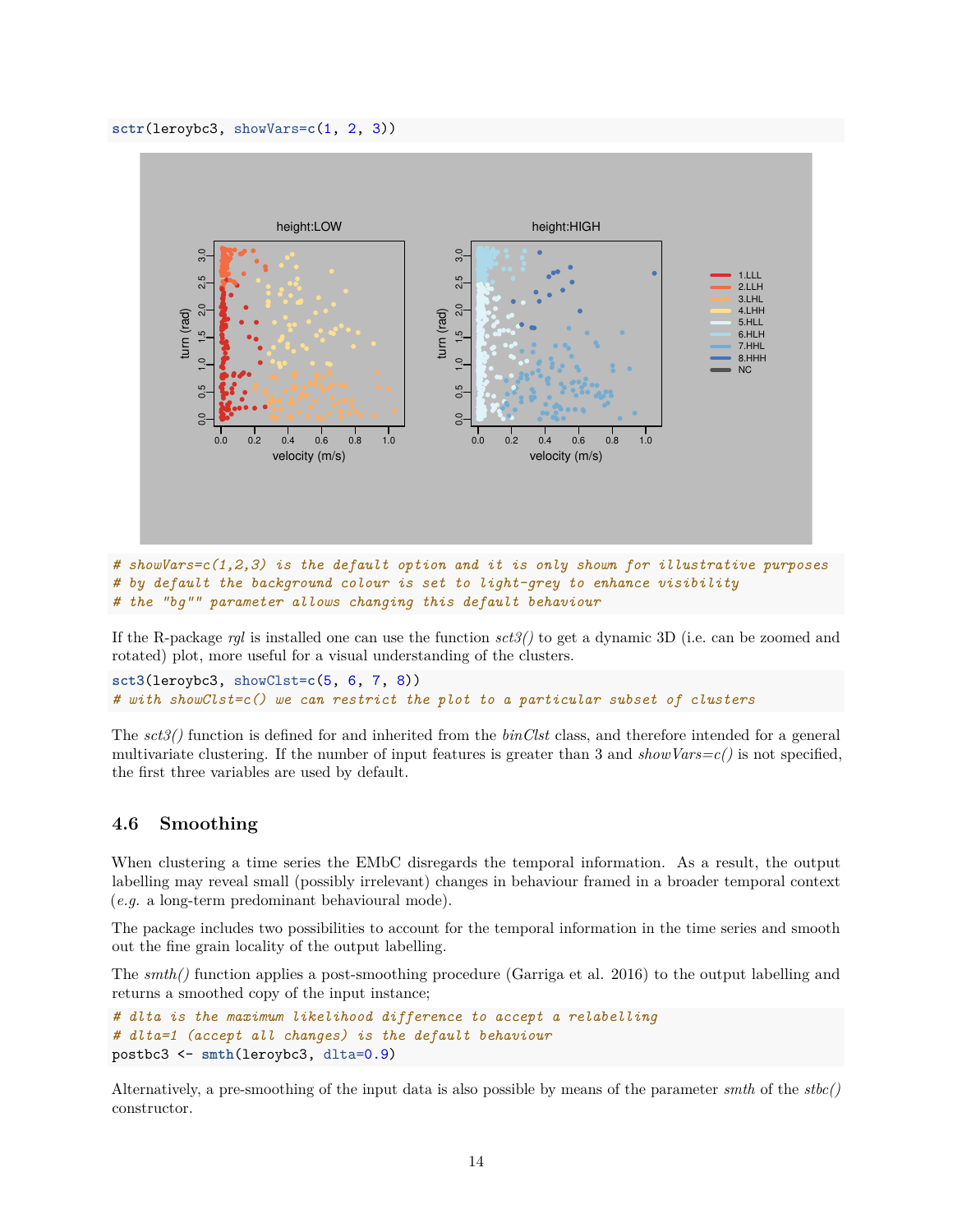```
# smth sets the smoothing time window length in hours
prebc3 <- stbc(leroy, smth=1, scv='height', info=-1)
```
#### ## [1] 0 -0.0000e+00 8 919 ## [1] ... break: optimization cycle

The *lblp()* function allows comparing two output labellings, adding a bottom line indicating the differences; **lblp**(postbc3, **smth**(prebc3), lims=**c**(200, 600))



# **4.7 Relabelling**

Note that by pre-smoothing the input data, cluster 5 (HLL) has been merged into cluster 6 (HLH) and we get a final clustering with only 7 different behaviours. When merging occurs, the semantics of the final labelling is somewhat misleading because the final labelling is only a result of how the algorithm evolved until reaching the merging point. In any case, the label should be read as HLX, that is, by taking into account that the last feature (in this case the turn) is meaningless given the values of the rest (*i.e* turn can be either H or L given H values of daytime and L values of velocity).

Using the  $pkml()$  function we can visualize which locations correspond to cluster HLH;

```
pkml(smth(prebc3), showClst=6, display=TRUE)
```
By combining the spatially clustered distribution of locations HLX (Figure 1) with the semantics of the cluster (high daytime, low velocity), we could tell that these locations are most probably indicating the nests.

Obviously, the package does not deal with labels like HLX. However, one can change labels as desired (even to manually force the merging of two clusters). In this case, we would probably feel more comfortable by relabelling the cluster HLH (cluster number 6) as HLL (cluster number 5) to suggest a more clear semantics of *resting* behaviour;

**rlbl**(prebc3, 6, 5)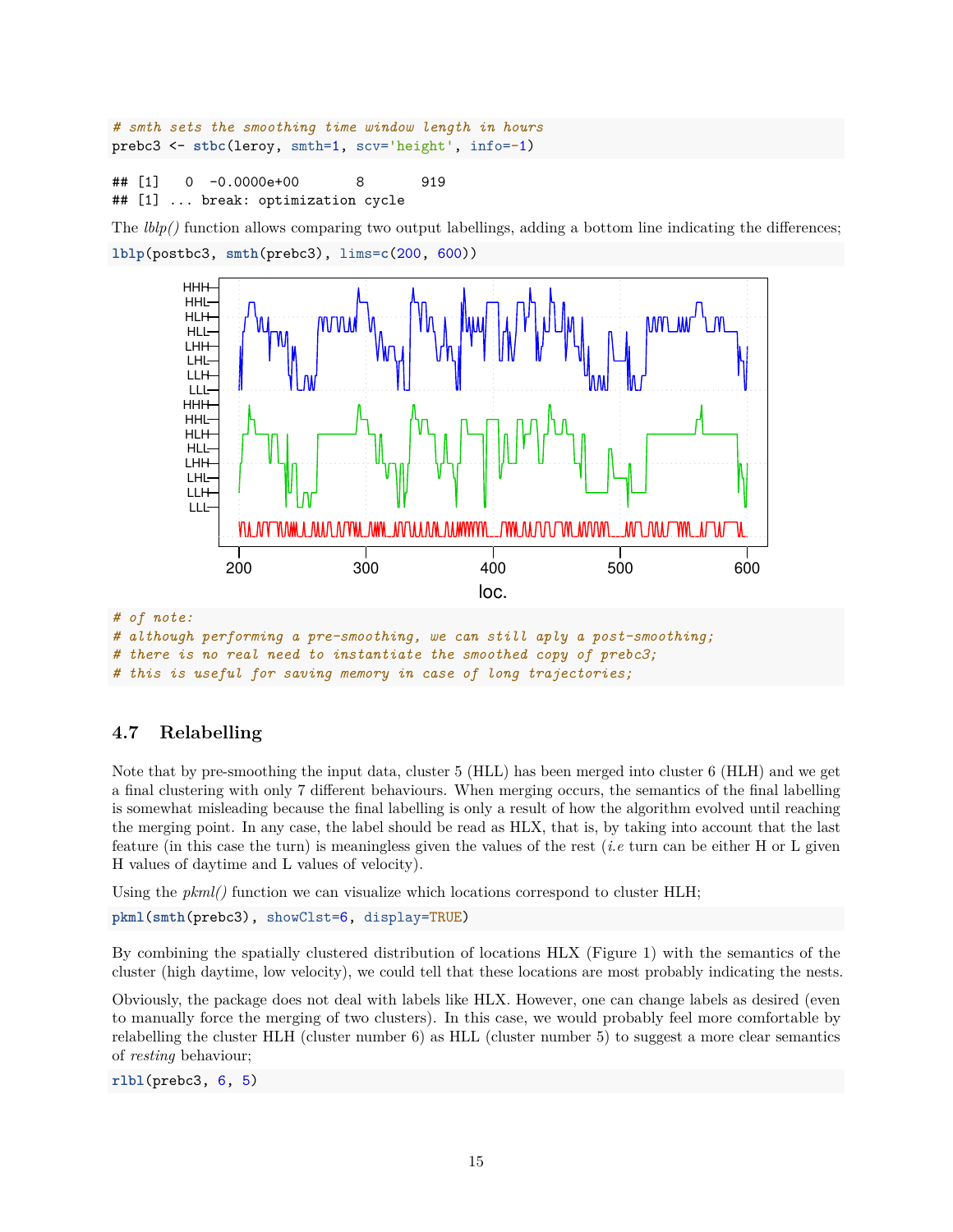

Figure 1: Fisher (*Martes pennati*) foraging trajectory. A kml point-wise view of the annotated trajectory showing only the HLH locations. The blob shows the spatial clustering of these locations most likely indicating the nest.

Note that the function *rlbl()* does not return a relabelled copy of the input instance, instead it relabels the self instance. Nonetheless, the parameters of the clustering remain unchanged. The relabelling is effective only for visualization purposes and can be easily reversed by means of the parameter "reset".

# **4.8 Validation versus external information**

The  $chkp()$  function is similar to  $lblp()$  but plots the labelling profile versus a control variable (*e.g.* environmental information). The control variable must be given as a numeric vector that is depicted as coloured background bars (with specific parameters to control the colouring and legend labels);



```
chkp(smth(prebc3), lims=c(200, 600))
```
*# the solar height is the control variable used by default; # note the relabelling we did before;*

# **5 Class: binClstStck**

The *binClstStck* is an extension (not a child class) of the *binClstPath* class particularly designed to work with multiple trajectories. This is intended for population level analysis from trajectories of several individuals, or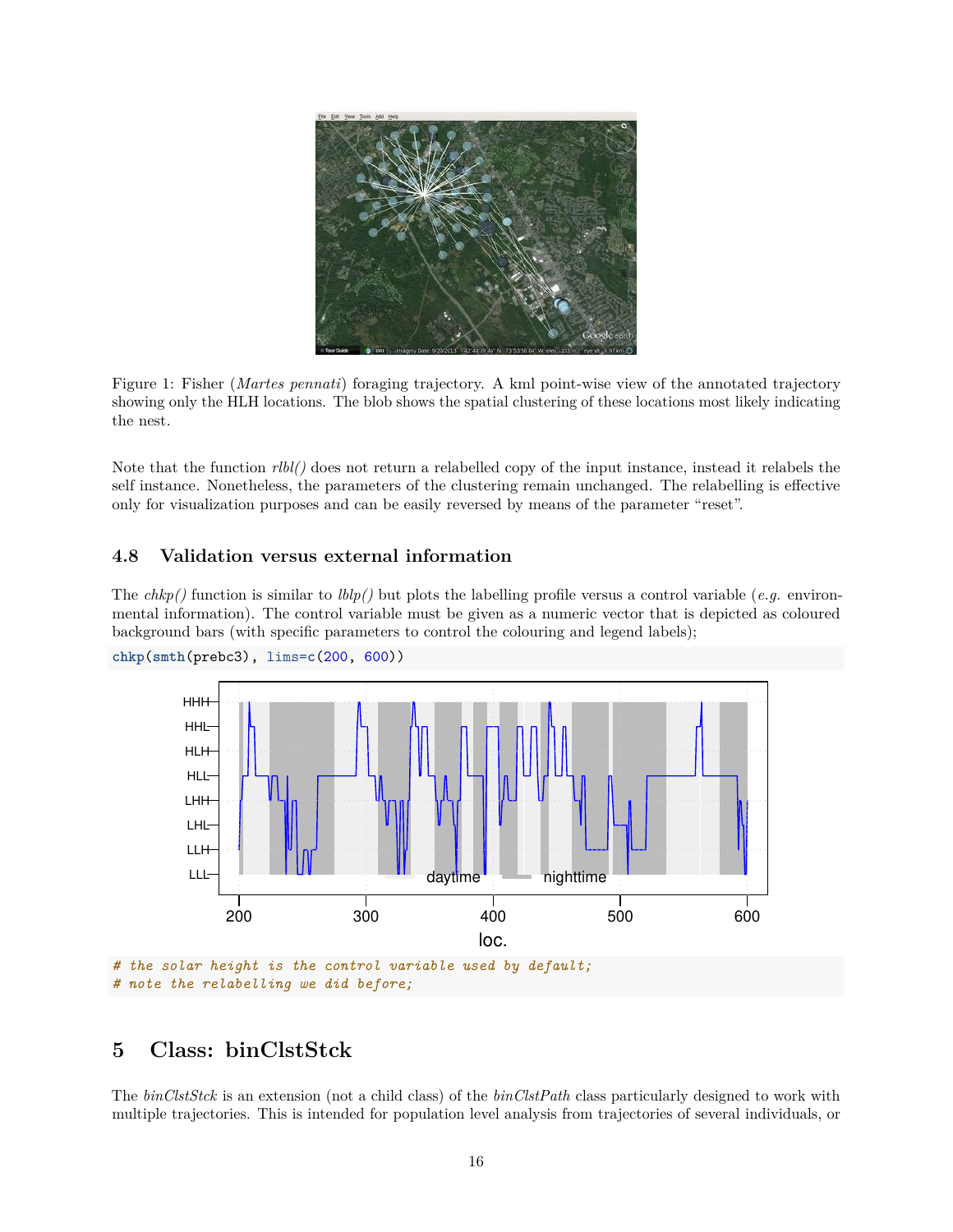period level analysis by splitting long trajectories of several years.

To illustrate this let's figure out two trajectories from our example path, simulating two different individuals;

```
tmp <- runif(nrow(expth))
# simulated trajectory of individual 1
expth1 <- expth[which(tmp<=0.5), ]
# simulated trajectory of individual 2
expth2 <- expth[which(tmp>=0.5), ]
```
To perform the clustering of a stack of trajectories we pass the individual trajectories to the *stbc()* constructor as a list (either of data.frame trajectories, *Move* objects, or a mixture of them);

```
# we can combine data.fame trajectories and move objects
# only for illustrative purposes !!!
mystck <- stbc(list(expth1, expth2, leroy), info=-1)
## [1] 0 -0.0000e+00 4 1519
## [1] ... Stable clustering
```
In this case, the *stbc()* constructor returns an instance of the *binClstStck* class. In general, all the functionality described for a *binClst* class will work for a *binClstStck* instance;

**stts**(mystck)

| ##          |  | $X1.mn$ $X1.sd$ $X2.mn$ $X2.sd$ $kn$ $kn$ $\binom{0}{0}$ |  |  |
|-------------|--|----------------------------------------------------------|--|--|
| ## 1 LL     |  |                                                          |  |  |
|             |  | ## 2 LH  0.04  0.10  2.67  0.43  434  28.57              |  |  |
| $\#$ # 3 HL |  | 6.58 3.42 0.33 0.22 147 9.68                             |  |  |
|             |  | ## 4 HH 3.96 3.66 2.15 0.70 174 11.45                    |  |  |

**sctr**(mystck)



The exception is the *cnfm()* function. This function will work only if expert's labelling is supplied for all trajectories in the stack (in our example, *leroy* does not have expert's labelling); **cnfm**(mystck)

## Error: no reference labels for obj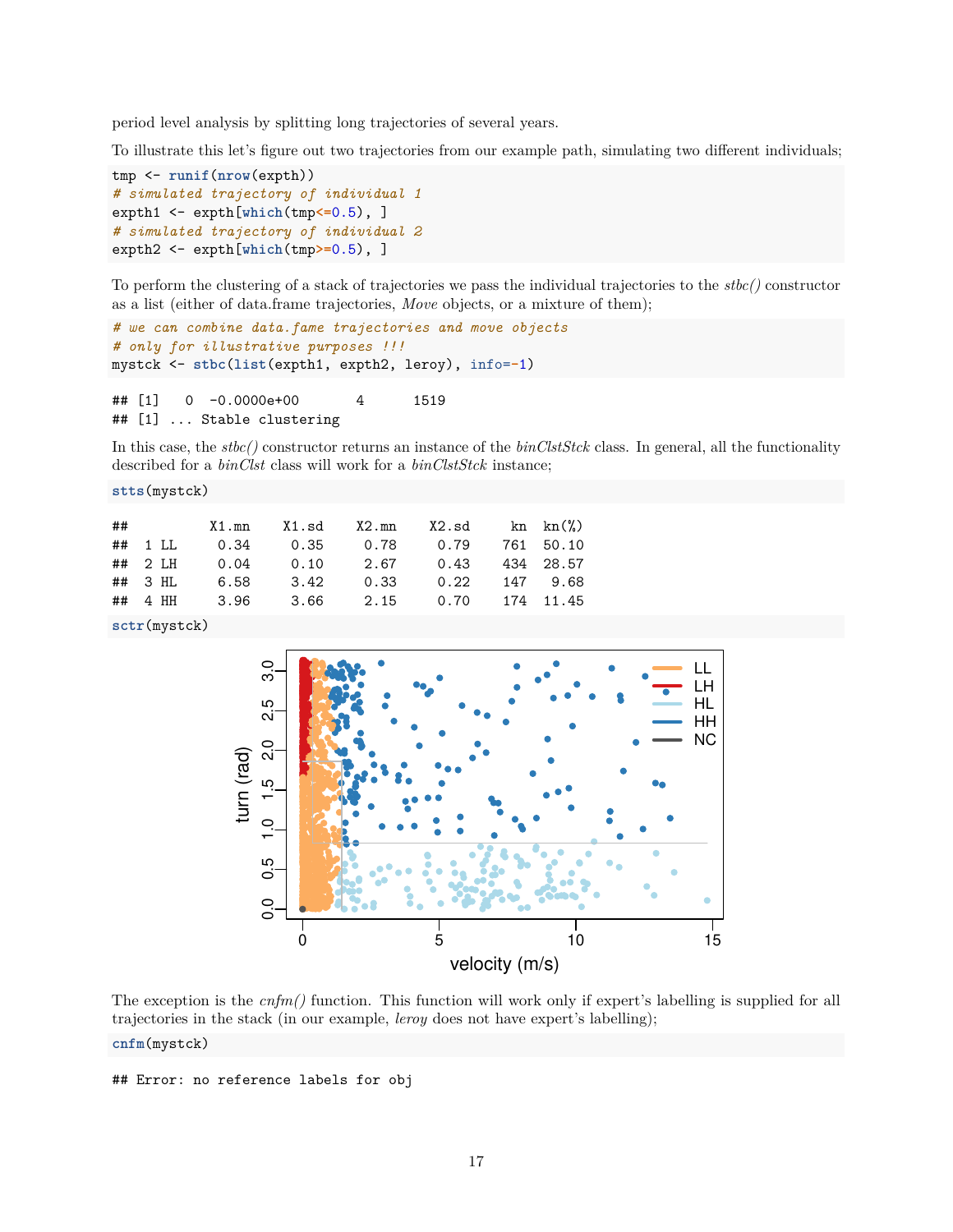*# this will only work when expert labelling is given for all trajectories in the stack*

# **5.1 binClstStck slots**

It is worth noting that a *binClstStck* instance is not a binary clustering object itself. Instead, it is an object with two slots:

**slotNames**(mystck)

## [1] "bCS" "bC"

• slot mystck@bC is a *binClst* object with the population level clustering, thus it has no path associated, and functions like *view()*, *pkml()* or *bkml()* will not work;

```
class(mystck@bC)
```

```
## [1] "binClst"
## attr(,"package")
## [1] "EMbC"
```
• slot mystck@bCS is a list of *binClstPath* objects, which are the results of the population level clustering upon each individual;

```
class(mystck@bCS)
```

```
## [1] "list"
```
Each element in mystck@bCS is a *binClstPath* instance corresponding to each individual path given in the input data list;

```
lapply(mystck@bCS, class)
```

```
## [[1]]
## [1] "binClstPath"
## attr(,"package")
## [1] "EMbC"
##
## [[2]]
## [1] "binClstPath"
## attr(,"package")
## [1] "EMbC"
##
## [[3]]
## [1] "binClstPath"
## attr(,"package")
## [1] "EMbC"
```
It is important to keep this in mind when applying the above functions to either the population (mystck@bC, a *binClst* instance) or the individual (mystck@bCS[[i]], a *binClstPath* instance) levels.

# **5.2 Select an individual out of the stack**

For ease of use, the function  $slet()$  allows selecting an individual's clustering out of the population level;

```
bcInd1 <- slct(mystck,1)
```
As usual, it is not necessary to instantiate each individual;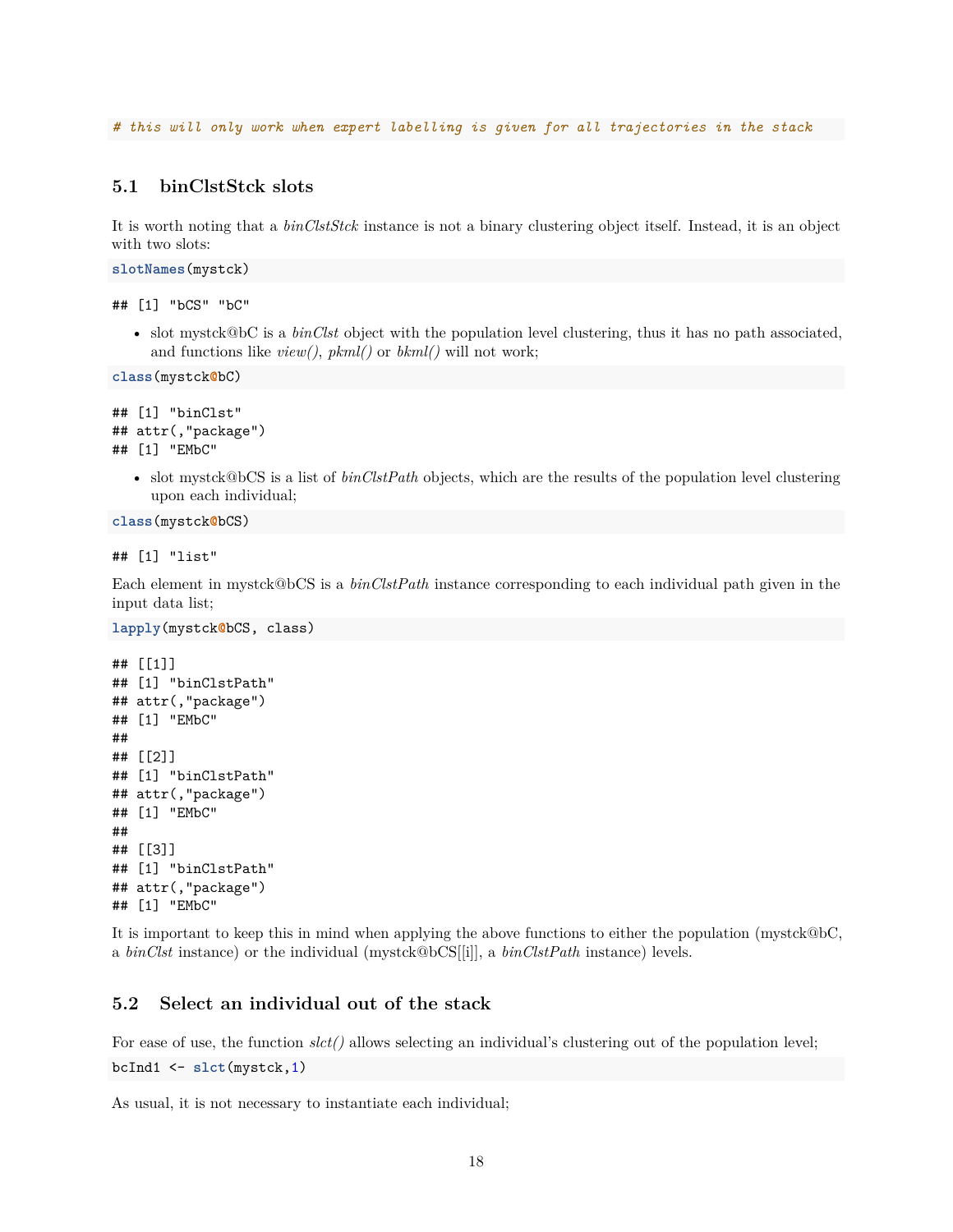

*# sctr(slct(mystck,1)) yields the same output as sctr(bcInd1) or sctr(mystck@bCS[[1]]);*

# **5.3 Comparing individual's behaviour with population's average behaviour**

We can use all the functionality of a *binClstPath* object that allows comparisons (*e.g. sctr()*, *lblp()*, *cnfm()*) to make numeric assessments or visualizations of diferences among individuals or among individuals and population:

• we can compare individuals with their correspondent out of the population clustering;

```
cnfm(stbc(expth1, info=-1), slct(mystck, 1))
```

| ## $\lceil 1 \rceil$      |                                                          | $0 -0.0000e + 00$ |          | 4    | 288  |      |  |  |
|---------------------------|----------------------------------------------------------|-------------------|----------|------|------|------|--|--|
| ## [1]  Stable clustering |                                                          |                   |          |      |      |      |  |  |
| ##                        | cls.01 cls.02 cls.03 cls.04                              |                   |          |      | mrg. | Prc. |  |  |
| ## 1.LL                   | 52                                                       | 0                 | 14       | 2    | 0.24 | 0.76 |  |  |
| ## 2.H                    | 68                                                       | 20                | 0        | 35   | 0.43 | 0.16 |  |  |
| $##$ 3.HL                 | $\mathbf 0$                                              | 0                 | 54       | 2    | 0.20 | 0.96 |  |  |
| ##4.HH                    | 0                                                        | 0                 | $\Omega$ | 40   | 0.14 | 1.00 |  |  |
| ##                        |                                                          |                   |          |      |      |      |  |  |
| ## mrg                    | 0.42                                                     | 0.07              | 0.24     | 0.28 | 0.58 | 0.72 |  |  |
| $##$ Rcl                  | 0.43                                                     | 1.00              | 0.79     | 0.51 | 0.68 | NaN  |  |  |
| $##$ Fms                  | 0.55                                                     | 0.28              | 0.87     | 0.68 | NaN  | 0.60 |  |  |
|                           | # sthe (ernth1 info=-1) is the individual level clusters |                   |          |      |      |      |  |  |

```
el clustering corresponding to individual 1;
# slct(mystck, 1) is the population level clustering corresponding to individual 1;
```
• or we can compare individuals within the population;

**lblp**(**slct**(mystck, 1), **slct**(mystck, 2))